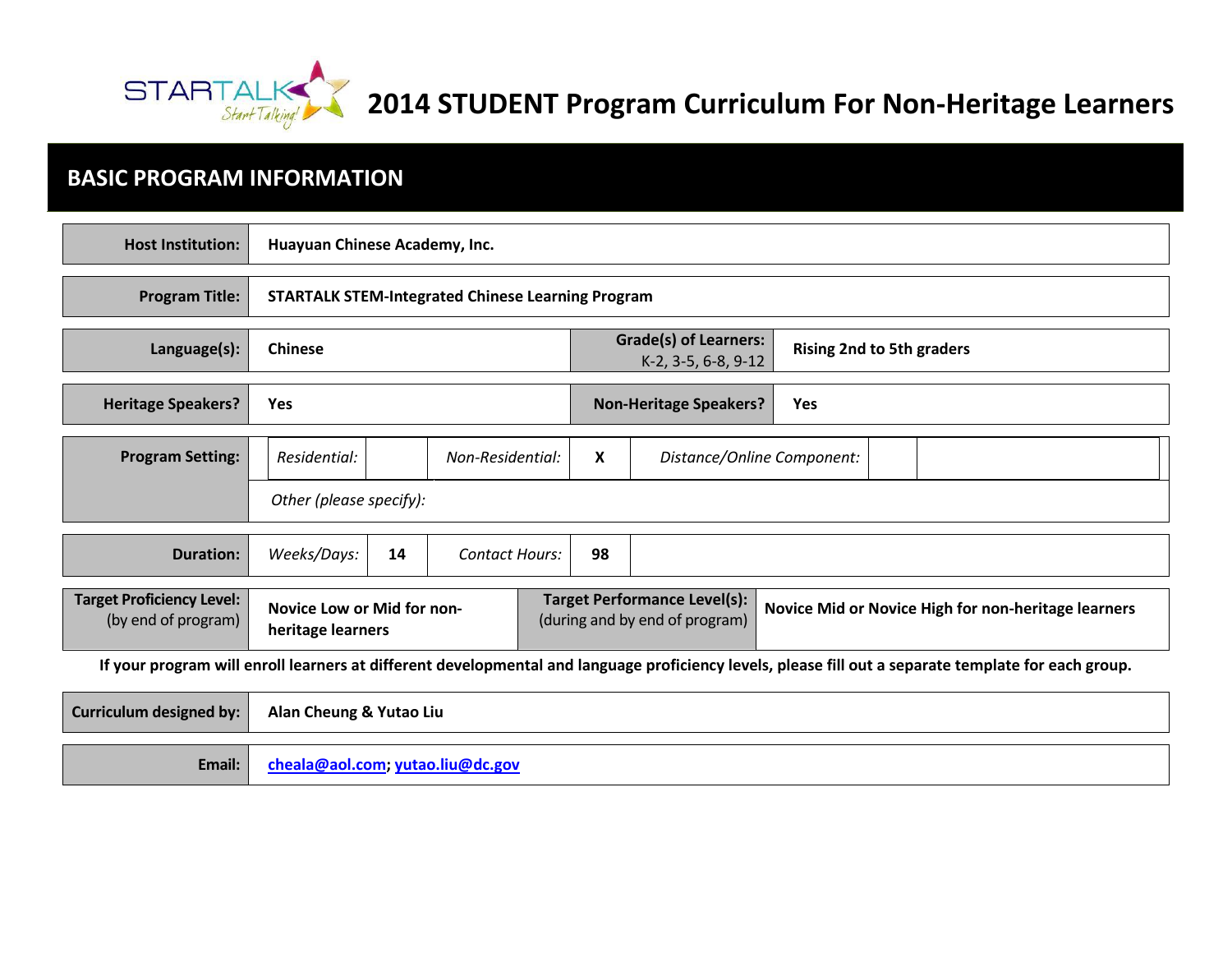#### **STARTALK-endorsed Principles for Effective Teaching and Learning**

- Implementing a standards-based and thematically organized curriculum
- Facilitating a learner-centered classroom
- Using target language and providing comprehensible input for instruction
- Integrating culture, content, and language in a world language classroom
- Adapting and using age-appropriate authentic materials
- Conducting performance-based assessment

### **STAGE 1: What will learners be able to do with what they know by the end of the program?**

### **Program Overview and Theme**

In a paragraph, provide a brief overview of your program. What is the theme that will guide standards-based instruction and learning throughout the program? What will learners experience during the program? What do you hope learners will be able to do after the program ends?

The three-week "STARTALK STEM-Integrated Chinese Learning Program" held by Huayuan Chinese Academy will engage 45 rising grade 2-5 students in a Mandarin Chinese immersion experience, with the theme, "Explore Water, an Essential Element of Life," offering fun and creative hands-on STEM activities as a vehicle for language learning and including a field trip and final performance for parents. The majority of students have no prior background in Chinese, with a few Chinese heritage learners and returning students from the 2013 summer program.

The program is comprised of daily language, culture, STEM activities, computer-assisted language reflection, a one-day curriculum-related field trip, and final performance. During the program, the students will meet the main character of the program, water baby (an imaginary figure from the story of "The journey of water babies," symbolizing water) from China, and experience water baby's fun life (friends and family), magic show (three states and water cycle), and adventures (different water bodies and water pollution). At the end of the program, non-heritage students will be able to communicate in Chinese to greet each other, exchange simple information about such topics as weather, family members, colors, water-related sports, three states of water, and water pollution in memorized phrases or language chunks, and follow basic scientific experimental directions in Chinese. Students will gain hands-on experiences with selected Chinese cultural practices and products, such as Chinese landscape painting, dragon boat making, tea culture, Martial Arts, Taichi, and Chinese dancing. Students will understand that the Yangtze and Yellow rivers are mother rivers in Chinese culture. In the final performance day, students will perform Chinese singing, skits, Martial Arts, Taichi, and Chinese dancing. The students will use computers to reinforce learned language skills.

### **Learning Targets**

Identify the learning targets for your program. First, choose the NCSSFL-ACTFL Global Can-Do Benchmarks that are appropriate to learners' proficiency level(s) and your program goals. Then, select program specific NCSSFL-ACTFL Can-Do Statements that reflect the specific content of your program or create your own. Attention to and balance of the various modes will depend on your program goal(s). A master list of the NCSSFL-ACTFL Global Can-Do Benchmarks and Can-Do Statements is available at [https://startalk.umd.edu/resources/NCSSFL\\_ACTFLCanDos.pdf.](https://startalk.umd.edu/resources/NCSSFL_ACTFLCanDos.pdf) You will then be able to use LinguaFolio® Online to document the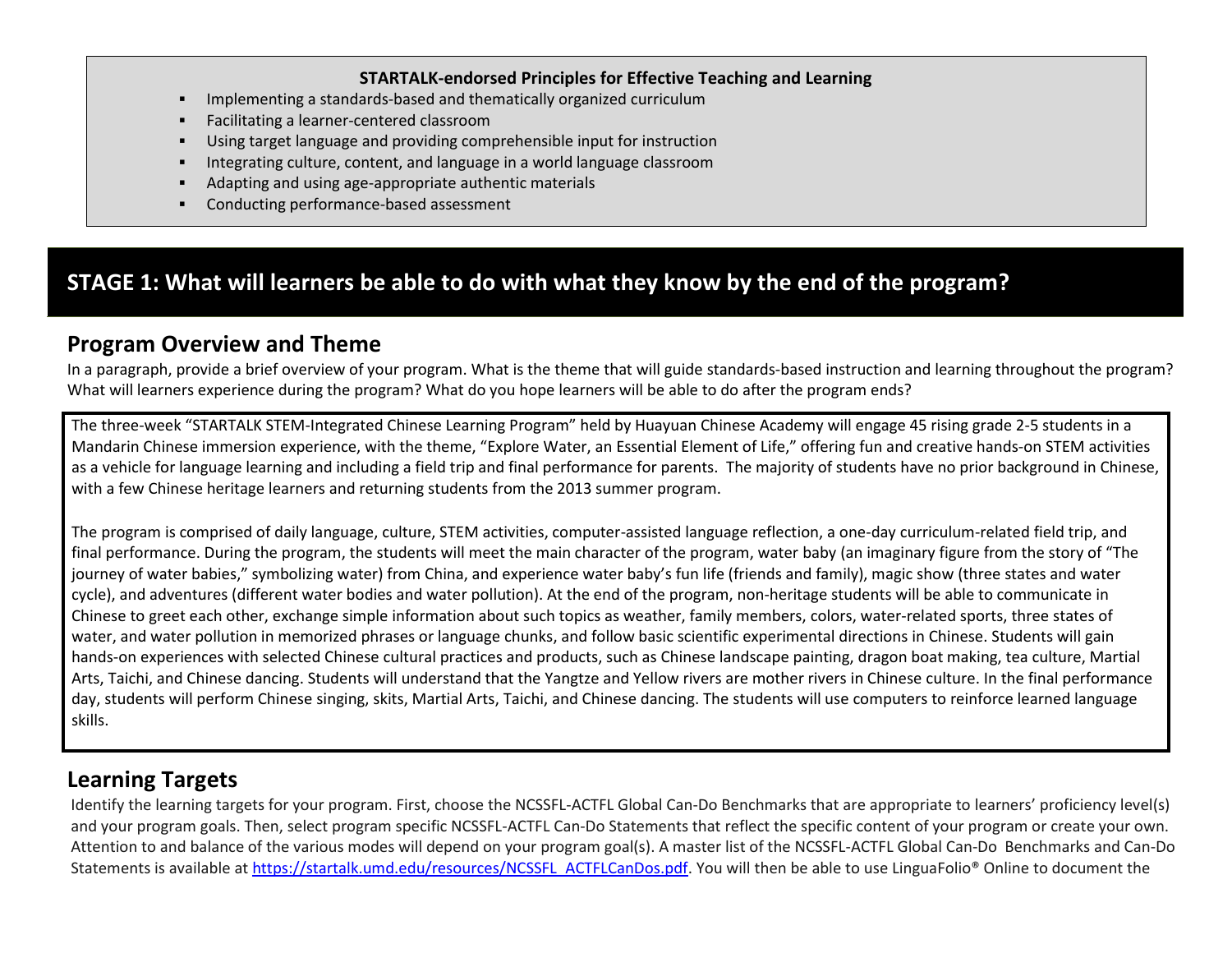| <b>NCSSFL-ACTFL GLOBAL CAN-DO BENCHMARKS</b><br>Be sure to label the mode and proficiency level of each statement.                                                 | <b>PROGRAM CAN-DO STATEMENTS</b><br>OR NCSSFL-ACTFL CAN-DO STATEMENTS<br>Number the Can-Do statements here and then transfer to Stage 3.                                                               |  |  |  |
|--------------------------------------------------------------------------------------------------------------------------------------------------------------------|--------------------------------------------------------------------------------------------------------------------------------------------------------------------------------------------------------|--|--|--|
| <b>Interpersonal Communication</b>                                                                                                                                 |                                                                                                                                                                                                        |  |  |  |
| Novice Low: I can communicate on some very familiar topics using single<br>words and phrases that I have practiced and memorized.                                  | 1. I can exchange information about myself and my family using<br>words, phrases, and memorized expressions.                                                                                           |  |  |  |
| Novice Mid: I can communicate on some very familiar topics using a variety<br>of words and phrases that I have practiced and memorized.                            | 2. I can ask and answer a few simple questions, including likes and<br>dislikes about family members, water sports, colors, and Chinese                                                                |  |  |  |
| Novice High: I can communicate and exchange information about familiar<br>topics using phrases and simple sentences, sometimes supported by<br>memorized language. | food using phrases and memorized simple sentences.                                                                                                                                                     |  |  |  |
| <b>Presentational Speaking</b>                                                                                                                                     |                                                                                                                                                                                                        |  |  |  |
| Novice Low: I can present information about myself and some other very<br>familiar topics using simple words or memorized phrases.                                 | 3. I can present personal information about myself and my family using<br>words and phrases and memorized simple sentences.                                                                            |  |  |  |
| Novice Mid: I can present information about myself and some other very<br>familiar topics using a variety of words, phrases, and memorized                         | 4. I can express my likes and dislikes about colors, water sports, and<br>food using memorized simple sentences.                                                                                       |  |  |  |
| expressions.<br>Novice High: I can present basic information on familiar topics using<br>phrases and simple sentences.                                             | 5.<br>I can present simple information from tally sheets or posters about<br>water cycles and water pollution using words, phrases, and<br>memorized expressions.                                      |  |  |  |
| <b>Presentational Writing</b>                                                                                                                                      |                                                                                                                                                                                                        |  |  |  |
| Novice Low: I can copy some familiar words, characters, and phrases.                                                                                               | 6. I can copy some characters and words (water, colors) that I see on<br>the wall, on the board, or on the computer.                                                                                   |  |  |  |
| Novice Mid: I can write lists and memorized phrases on familiar topics.                                                                                            | 7. I can write lists on a few topics (numbers, family members).                                                                                                                                        |  |  |  |
| <b>Interpretive Listening</b>                                                                                                                                      |                                                                                                                                                                                                        |  |  |  |
| Novice Low: I can recognize a few memorized words and phrases when I<br>hear them spoken.                                                                          | 8. I can understand some commonly used words and expressions,<br>such as hello, good-bye, please, thank you, stand up, and sit down.                                                                   |  |  |  |
| Novice Mid: I can recognize some familiar words and phrases when I hear<br>them spoken.                                                                            | 9. I can understand names of objects in the classroom pictures and<br>STEM activities (family members, colors, water sports, ocean<br>creatures, lemonade, boat, water, ice, vapor, cloud, rain, snow, |  |  |  |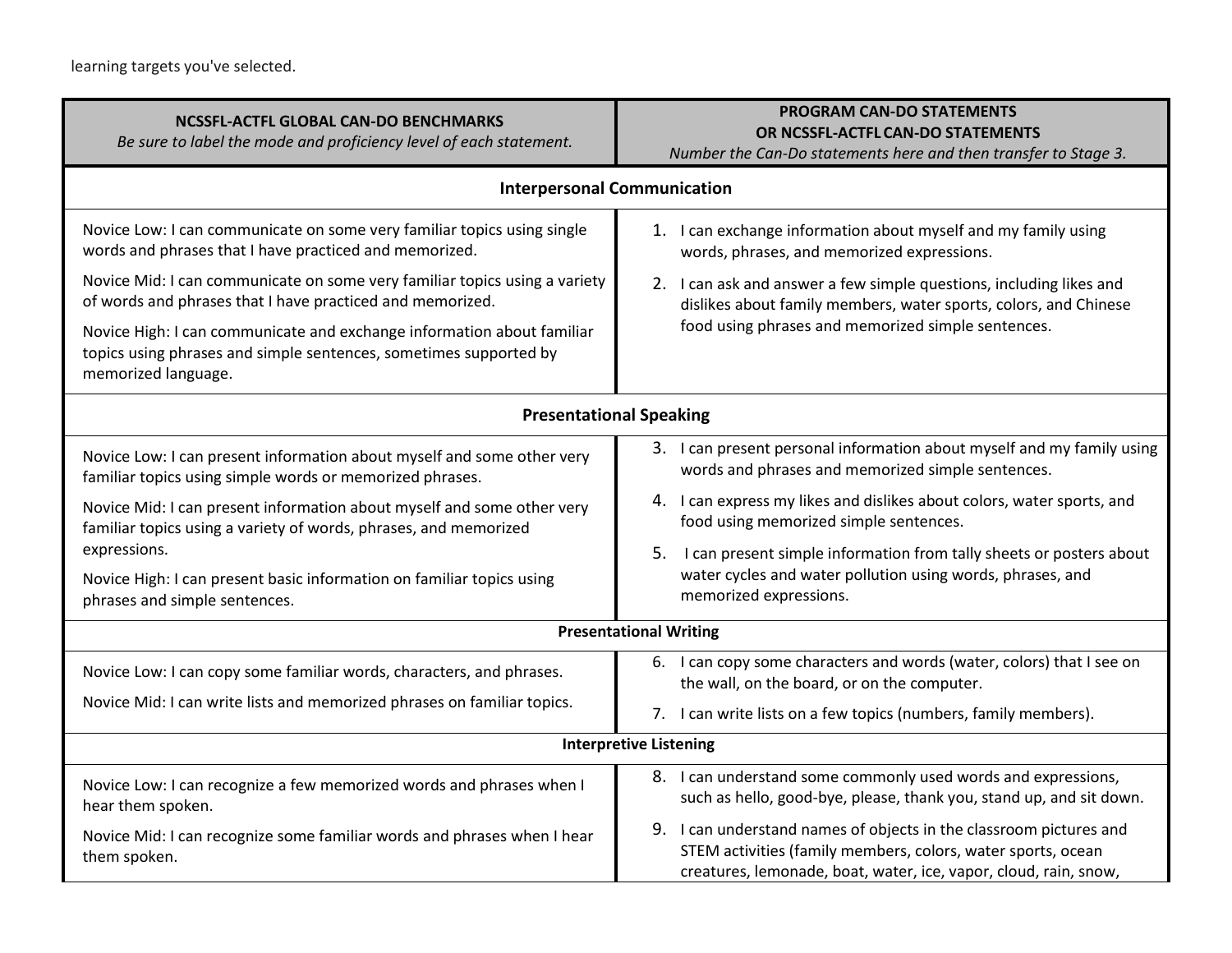| Novice High: I can often understand words, phrases, and simple sentences<br>related to everyday life.                                                                                                                                                                                                                                                                        | trash) and simple sentence-level statements.<br>10. I can follow some directions or instructions, signs, and other visual<br>aids and multi-media materials related to weekly science units.                                                                                                                                                                                                     |
|------------------------------------------------------------------------------------------------------------------------------------------------------------------------------------------------------------------------------------------------------------------------------------------------------------------------------------------------------------------------------|--------------------------------------------------------------------------------------------------------------------------------------------------------------------------------------------------------------------------------------------------------------------------------------------------------------------------------------------------------------------------------------------------|
|                                                                                                                                                                                                                                                                                                                                                                              | <b>Interpretive Reading</b>                                                                                                                                                                                                                                                                                                                                                                      |
| Novice Low: I can recognize a few characters. I can identify a few<br>memorized words and phrases when I read.<br>Novice Mid: I can recognize some characters. I can understand some<br>learned or memorized words and phrases when I read.<br>Novice High: I can understand familiar words, phrases, and sentences with<br>short and simple texts related to everyday life. | 11. I can recognize characters (family members, water sports, ocean<br>creatures, three states of water, water cycles) with help from<br>visuals.<br>12. I can connect some characters to their meanings (numbers fewer<br>than ten, water, colors).<br>13. I can sometimes understand short simple descriptions with the<br>help of pictures and graphs on the water cycle and water pollution. |

# **STAGE 2: How will learners demonstrate what they can do with what they know by the end of the program?**

#### **Summative Performance Assessment**

Describe the *major summative* performance assessments you will use for each of the three communicative modes. These assessments will provide evidence that learners have achieved the program learning objectives.

| <b>INTERPRETIVE TASK</b>                                                                                                                                                                                                                                                                                       | <b>INTERPERSONAL TASK</b>                                                                                                                                                                                             | <b>PRESENTATIONAL TASK</b>                                                                                                                                                                                                                                                          |  |
|----------------------------------------------------------------------------------------------------------------------------------------------------------------------------------------------------------------------------------------------------------------------------------------------------------------|-----------------------------------------------------------------------------------------------------------------------------------------------------------------------------------------------------------------------|-------------------------------------------------------------------------------------------------------------------------------------------------------------------------------------------------------------------------------------------------------------------------------------|--|
| Learners understand, interpret, and analyze what is<br>heard, read, or viewed on a variety of topics.                                                                                                                                                                                                          | Learners interact and negotiate meaning in spoken, or<br>written conversations to share information, reactions,<br>feelings, and opinions.                                                                            | Learners present information, concepts, and ideas to<br>inform, explain, persuade, and narrate on a variety of<br>topics using appropriate media and adapting to various<br>audiences of listeners, readers, or viewers.                                                            |  |
| Imagine that you will meet a water baby from<br>China and please find more information about<br>him by reading a passage about water baby<br>(including water baby's name, age, family<br>members, favorite sports, ocean creatures,<br>Chinese food, and colors) and complete a fact<br>sheet for water baby. | Using a survey form, exchange information with<br>classmates to find out detailed information<br>about their family members and things that they<br>like such as sports, ocean creatures, Chinese<br>food and colors. | Present the survey results you collect from the<br>interpersonal task to a small group of<br>classmates, using a series of sentences).<br>Develop a poster to illustrate how water is<br>polluted, including the Yangtze and Yellow<br>River in China, and how to keep water clean. |  |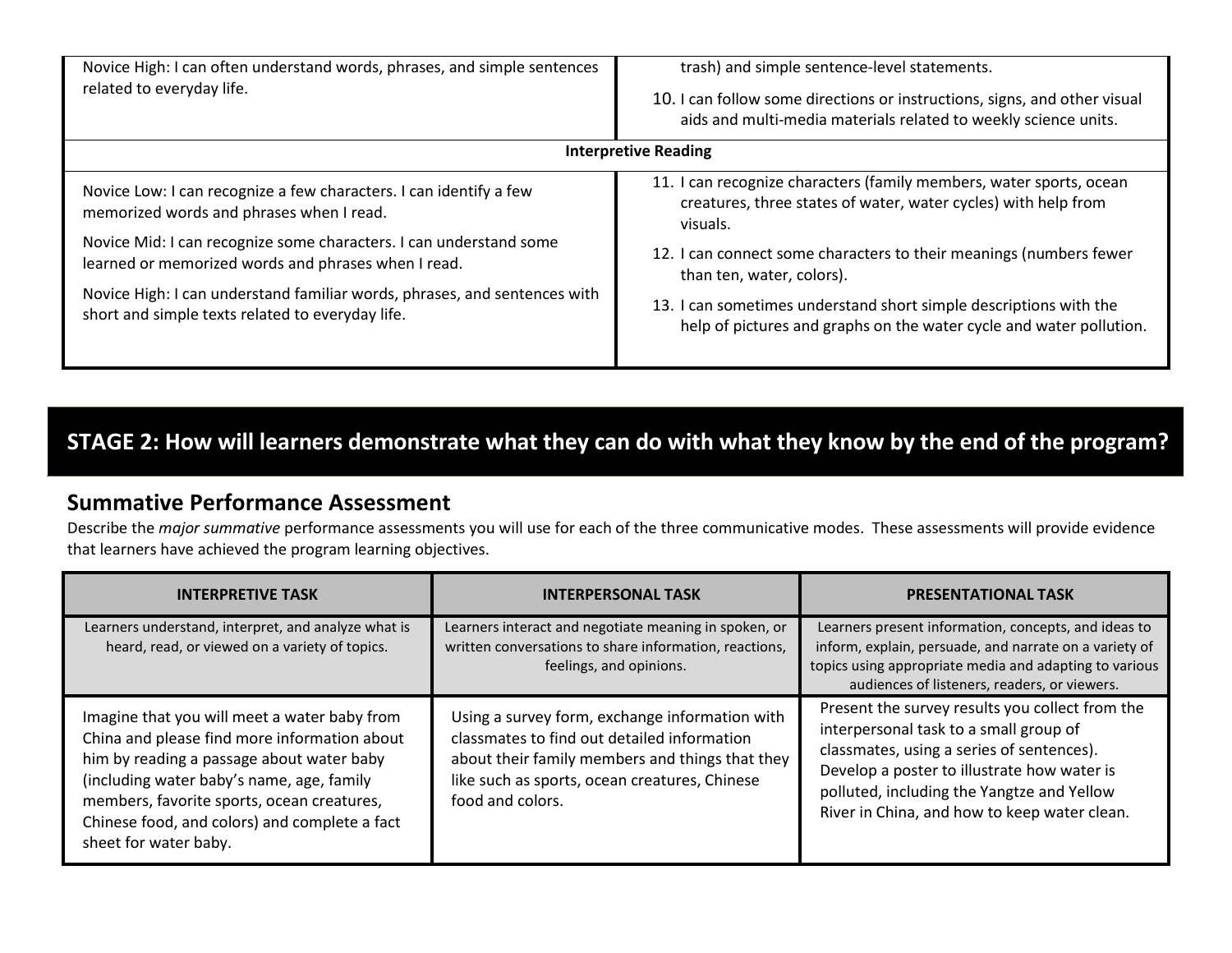# **STAGE 3: What will prepare learners to demonstrate what they can do with what they know?**

#### **Learning Experiences**

In this section, list the major learning experiences and related evidence of learning from the beginning through the end of your unit/program. Complete the first column with the program Can-Dos developed or identified in Stage 1. In the second column, determine the specific linguistic, cultural, and other subject matter knowledge and skills that learners will acquire as they work with your program theme. In the third column, indicate the learning experiences that will allow learners to develop these skills and knowledge so that they can perform the summative tasks identified in Stage 2.

| <b>PROGRAM CAN-DO STATEMENTS</b><br><b>NCSSFL-ACTFL CAN-DO STATEMENTS</b><br>Learners can                                                                                                           | LANGUAGE, CULTURE, CONTENT<br>Learners need to use                                                                                                                                                                                                                                         | <b>MAJOR LEARNING EXPERIENCES &amp; EVIDENCE</b><br>Learners will experience & demonstrate                                                                                                                                                                                                                                                         |
|-----------------------------------------------------------------------------------------------------------------------------------------------------------------------------------------------------|--------------------------------------------------------------------------------------------------------------------------------------------------------------------------------------------------------------------------------------------------------------------------------------------|----------------------------------------------------------------------------------------------------------------------------------------------------------------------------------------------------------------------------------------------------------------------------------------------------------------------------------------------------|
| Copy these Can-Dos directly from Stage 1,<br>Column 2. Use one row per Can-Do.                                                                                                                      | List the vocabulary, grammatical structures,<br>language chunks, cultural knowledge, and content<br>information that learners need to accomplish the<br>Can-Dos listed in column 1.                                                                                                        | Describe the key learning<br>tasks/activities/formative assessments that<br>allow learners to demonstrate that they can<br>meet the stated Can-Do.                                                                                                                                                                                                 |
| 1. I can exchange information about<br>myself and my family using words,<br>phrases, and memorized expressions.                                                                                     | Greetings: Hello(你好), Goodbye(再见), Thank<br>you(谢谢)<br>What is your name (你叫什么名字?)? My name is<br>(我叫)。<br>How old are you (你几岁?)? I am  years old (我)<br>岁.)<br>I have daddy(我有爸爸)/mommy(妈<br>妈)/Grandpa(爷爷)/Grandma(奶奶)                                                                  | Say hello and good bye to teachers and Chinese<br>native speakers in Chinese embassy in a culturally<br>appropriate way.<br>Exchange with a partner names and ages.<br>Make a family book and exchange information<br>about family members with partners.<br>Make a graph about the numbers of family<br>members of 4 classmates in a small group. |
| 2. I can ask and answer a few simple<br>questions, including likes and dislikes<br>about family members, water sports,<br>colors, and Chinese food using phrases<br>and memorized simple sentences. | What xx do you like (你喜欢 XX 吗?)<br>Do you like XX? (你喜欢 XX 吗?)<br>l like daddy (我喜欢爸爸)/mommy(妈<br>妈)/Grandpa(爷爷)/Grandma(奶奶)<br>I like swimming(我喜欢游泳) /boating(划船)<br>/fishing(钓鱼)/water ball fighting (打水球)<br>I like red/blue/yellow (我喜欢红/蓝/黄)<br>I like dumplings/tea (我喜欢吃饺子/喝茶/柠檬水) | Use line-ups/information gap activities to<br>exchange likes and dislikes with classmates.<br>Exchange likes and dislikes with a partner<br>using pictures.<br>Interview and complete survey charts about<br>classmates' likes and dislikes.                                                                                                       |
| 3. I can present personal information                                                                                                                                                               | My name is and I am xx years old. This is my                                                                                                                                                                                                                                               | Use family photos or self-drawn pictures to                                                                                                                                                                                                                                                                                                        |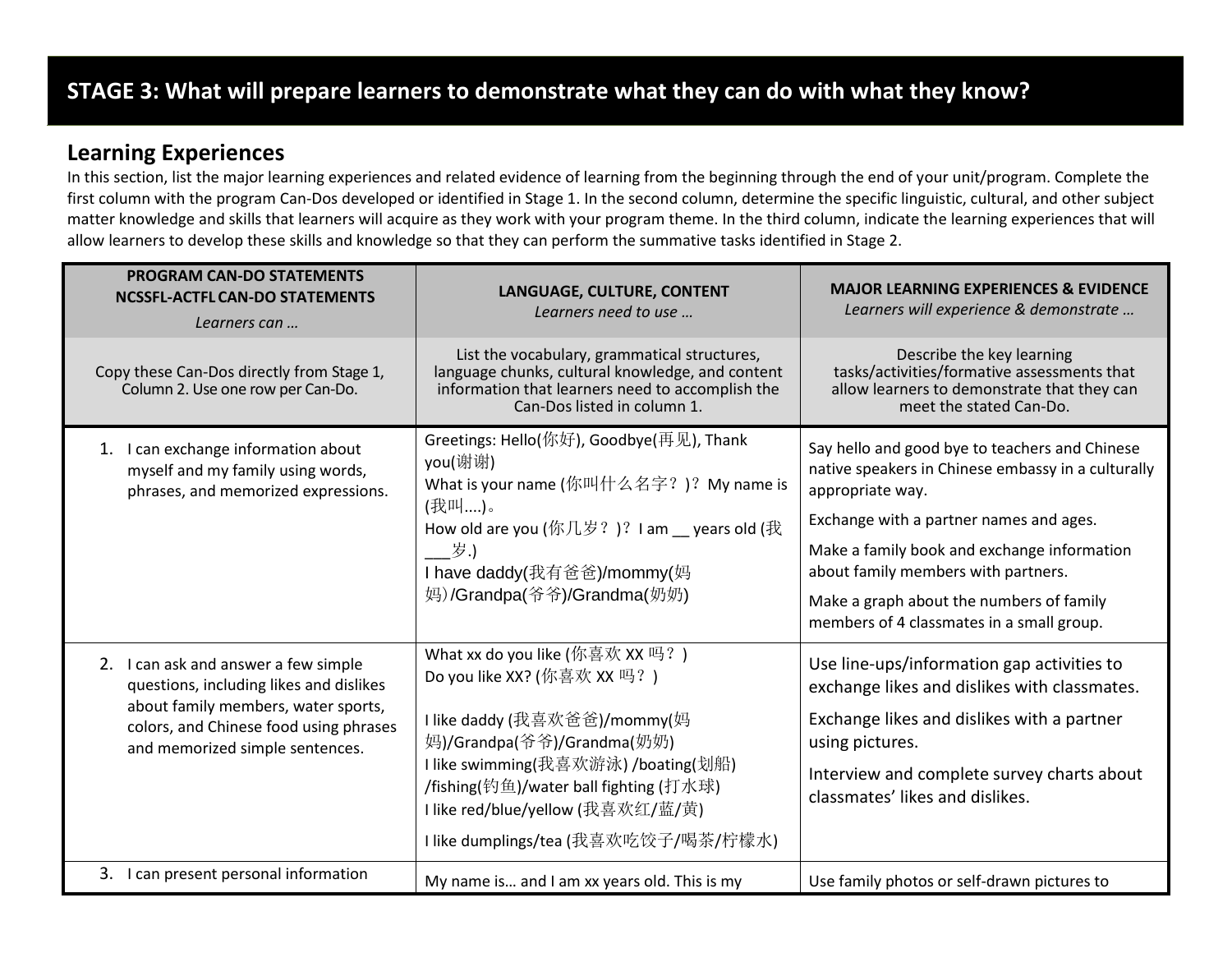| about myself and my family using words<br>and phrases and memorized simple<br>sentences.                                                                                                                                                                                  | daddy(我叫我 xx 岁。这是我爸爸。。。)                                                                                                                                                                                                         | describe themselves and their family members.                                                                                                                                                                                         |
|---------------------------------------------------------------------------------------------------------------------------------------------------------------------------------------------------------------------------------------------------------------------------|----------------------------------------------------------------------------------------------------------------------------------------------------------------------------------------------------------------------------------|---------------------------------------------------------------------------------------------------------------------------------------------------------------------------------------------------------------------------------------|
| 4. I can express my likes and dislikes about<br>colors, water sports, and food using<br>simple sentences.                                                                                                                                                                 | I like/dislike red, blue, and yellow. (我喜欢/不喜欢<br>红色,蓝色和黄色)<br>I like/dislike fishing. (我喜欢/不喜欢钓鱼)<br>I like/dislike dumplings. (我喜欢/不喜欢吃饺子)                                                                                     | Draw a picture of the sea with the sea creatures<br>and people doing sports on the sea and present to<br>the class or small group.<br>Sing songs on numbers, colors, and ocean<br>creatures.                                          |
| 5. I can present simple information from<br>tally sheets or posters about water<br>cycles and water pollution using<br>words, phrases, and memorized<br>expressions.                                                                                                      | Water turns into vapor and vapor turns into cloud<br>and cloud turns into rain(水变成气, 水变成云。云<br>变成雨。)<br>Ocean is dirty (海水很脏。)                                                                                                   | Prepare a poster or skit to illustrate water cycles<br>or water pollution and recycling.                                                                                                                                              |
| 6. I can copy some characters and words<br>(numbers, water, colors) that I see on<br>the wall, on the board, or on the<br>computer.                                                                                                                                       | Water $(\nparallel \mathbf{x})$<br>Red, blue, yellow(红,蓝,黄)                                                                                                                                                                      | Practice Chinese calligraphy by copying<br>characters.                                                                                                                                                                                |
| 7. I can write lists on a few topics<br>(numbers, family members).                                                                                                                                                                                                        | One, two, three, four, five $( \neg \Box \Xi \boxtimes \overline{\mathrm{h}})$<br>Daddy (爸爸), Mommy (妈妈)                                                                                                                         | Complete designed forms with pictures.                                                                                                                                                                                                |
| 8. I can understand some commonly<br>used words and expressions, such as<br>hello, good-bye, please, thank you,<br>stand up, and sit down.                                                                                                                                | Hello(你好), Goodbye(再见), Thank you(谢谢),<br>please (请), stand up(起立), sit down (请坐)                                                                                                                                                | Follow TPRs and demonstrate listening<br>comprehension. Respond appropriately to<br>teachers' greetings and questions.                                                                                                                |
| 9. I can understand names of objects in<br>the classroom pictures and STEM<br>activities (family members, colors,<br>water sports, ocean creatures,<br>lemonade, boat, water, ice, vapor,<br>cloud, rain, snow, plastic bottles) and<br>simple sentence-level statements. | Daddy(爸爸), Mommy(妈妈)Grandpa(爷爷),<br>Grandma(奶奶),red(红), blue(蓝), yellow(黄),<br>swimming/boating/fishing/water ball fighting(我喜<br>欢游泳/划船/钓鱼/打水球。)<br>Dumplings and noodles (饺子和面条)<br>Put red and blue together(把红色和蓝色放在一<br>起。) | Draw pictures when hearing the names of objects.<br>Participate in games such as BINGO on names of<br>objects.<br>Practice thumbs-up and downs when hearing<br>statements.<br>Do body movements corresponding with the<br>statements. |
|                                                                                                                                                                                                                                                                           |                                                                                                                                                                                                                                  | Match the food dumplings and noodles with                                                                                                                                                                                             |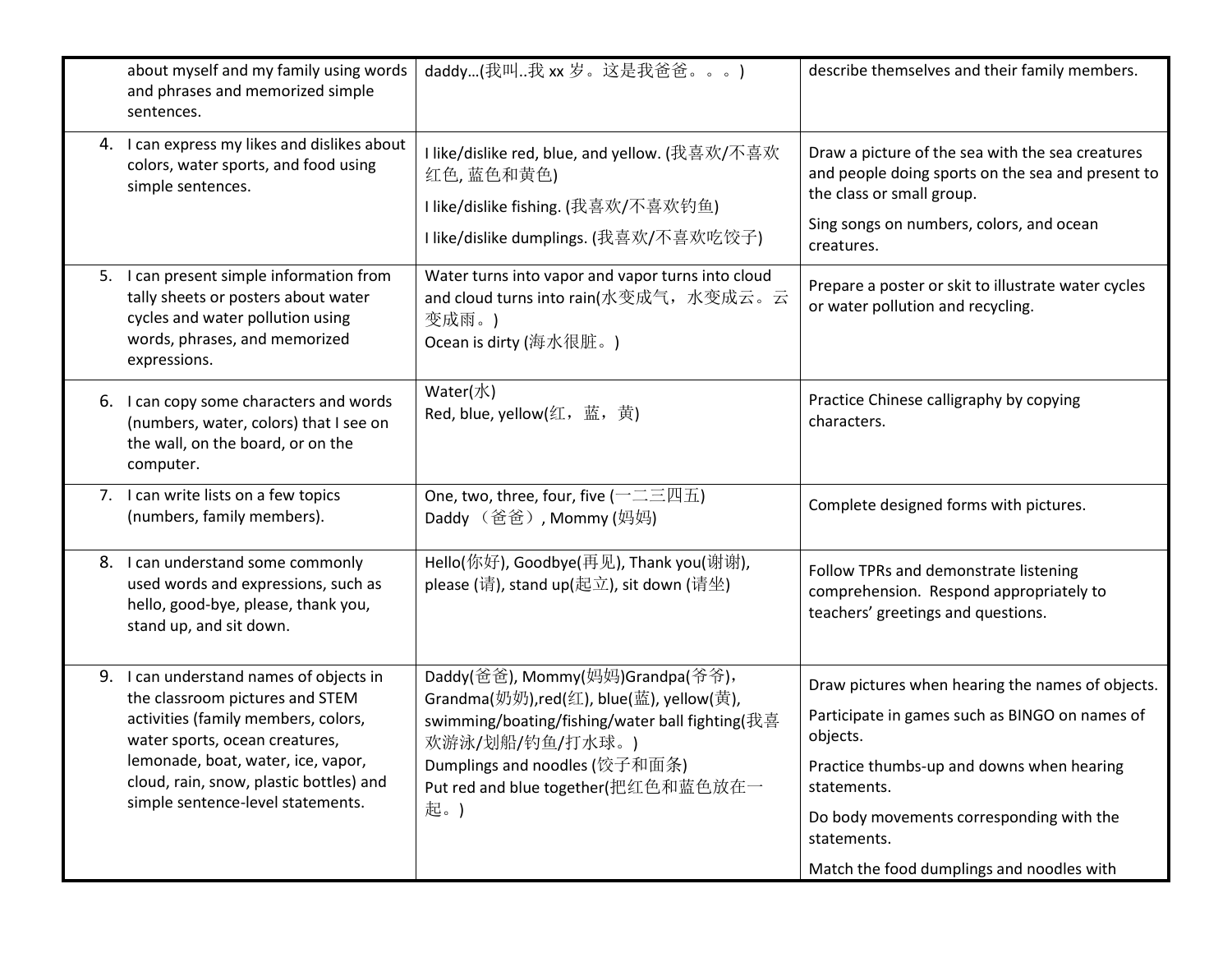|                                                                                                                                                      |                                                                                                                                                                                                            | special days in China.                                                                                                          |
|------------------------------------------------------------------------------------------------------------------------------------------------------|------------------------------------------------------------------------------------------------------------------------------------------------------------------------------------------------------------|---------------------------------------------------------------------------------------------------------------------------------|
| 10. I can follow some directions or<br>instructions, signs, and other visual aids<br>and multi-media materials related to<br>weekly science units.   | First (第一步), second (第二步), then (然后)<br>Turn into (变成)<br>Count $(\frac{ }{X})$                                                                                                                            | Work with graphic organizers to demonstrate<br>their understanding of concepts and experiment<br>procedures.                    |
| 11. I can recognize characters (family<br>members, water sports, ocean<br>creatures, three states of water, water<br>cycles) with help from visuals. | Daddy(爸爸), Mommy(妈妈)Grandpa(爷爷),<br>Grandma(奶奶),<br>dolphins, sea turtles, and see stars (海豚, 海龟, 海<br>星)<br>Water, ice, cloud, snow (水,冰, 云,雪)                                                            | Circle characters correctly with visual aids when<br>characters are mentioned.<br>Complete survey charts with characters in it. |
| 12. I can connect some characters to their<br>meanings (numbers fewer than ten,<br>water, colors).                                                   | One, two, three, four, five $( \neg \Box \Xi \boxtimes \overline{\mathrm{h}})$<br>Water $(\nparallel \mathcal{K})$<br>Red, blue, yellow (红,蓝,黄)                                                            | Match the characters and phrases to pictures.<br>Participate in games such as BINGO on characters<br>and phrases.               |
| 13. I can sometimes understand short<br>simple descriptions with the help of<br>pictures and graphs on the water cycle<br>and water pollution.       | Water turns into vapor and vapor turns into cloud<br>and cloud turns into rain(水变成气。水变成云。云<br>变成雨。)<br>Ocean is dirty and there are many plastic bags and<br>bottles in the ocean (海水很脏。海里有许多塑料<br>袋和塑料瓶.) | Follow the directions by pointing to the pictures.                                                                              |

*You may add additional rows as necessary.*

### **Materials & Other Resources**

Describe the primary resources that you plan to use for the program. Be specific so that these resources can be shared with other programs.

- **\*** Authentic texts and posters with Chinese pictures and characters [http://www.youtube.com/watch?v=L7m8BgzY0Y0;](http://www.youtube.com/watch?v=L7m8BgzY0Y0) [http://kid.chinese.cn/rhymes/article/2011-02/22/content\\_229046.htm](http://kid.chinese.cn/rhymes/article/2011-02/22/content_229046.htm) ; [http://www.56.com/u58/v\\_Njc0NzY2ODc.html](http://www.56.com/u58/v_Njc0NzY2ODc.html()
- \* Maps China and the U.S.
- \* Flags Chinese and the U.S. flags
- \* Water cycle (print, Power Point and videos)
- \* STEM experiment materials
- \* Cultural resources music, dance, calligraphy, tea, dragon boat making, Chinese landscape painting, Chinese paper cutting, Origami.
- \* The journey of water babies (videos, puppets, pictures)